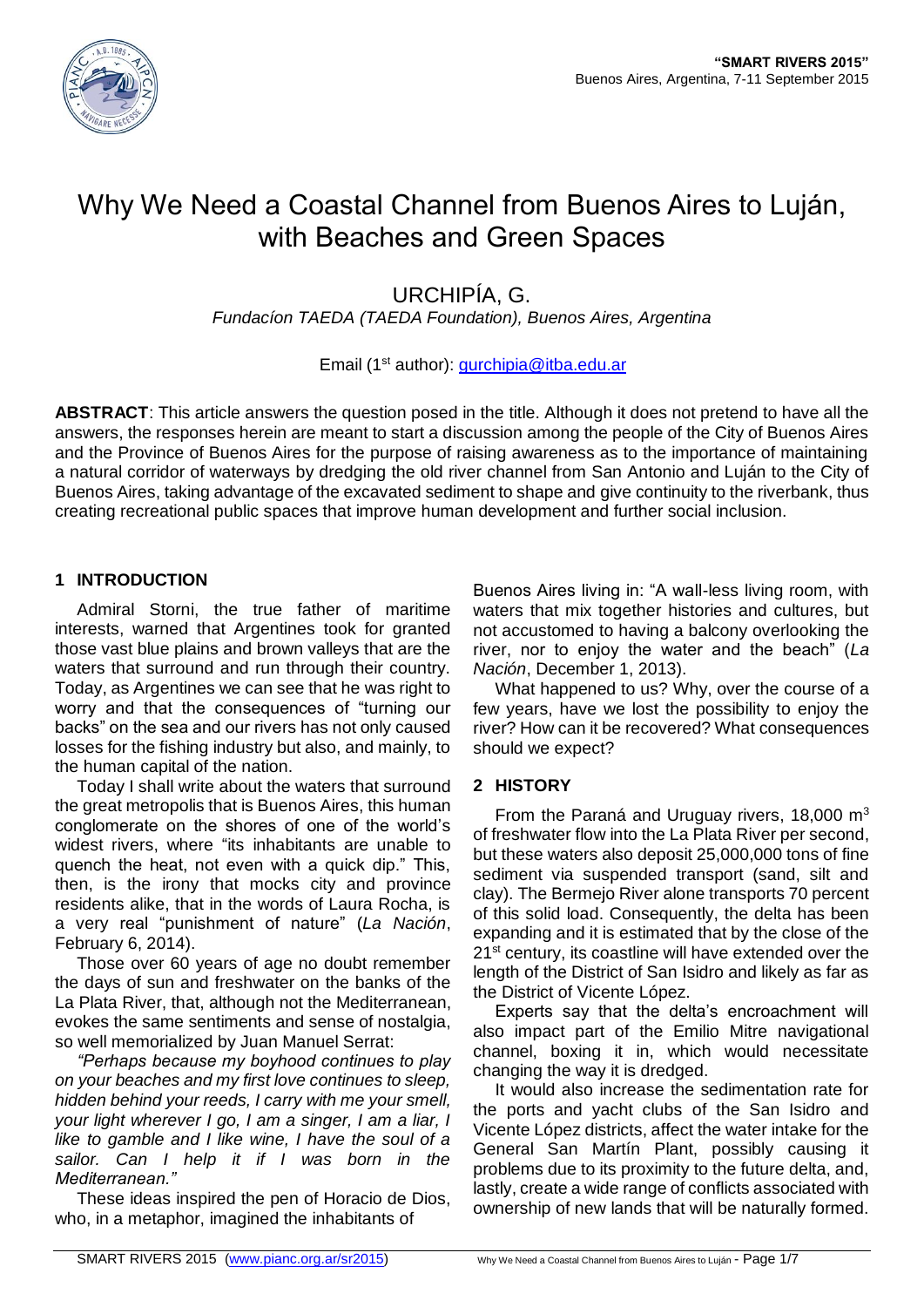

*Figure 1: Diagram of the La Plata River delta (Sarubbi, A., thesis "Frente del delta del río Paraná").*

But that is not all. The neighbors and boaters of the northern riverbank already live with the degradation of their rivers and riverbanks, and know that the drainage of urban waters relies on the effectiveness of the existing infrastructure and depends on the characteristics of the coastline, the presence of manmade obstacles, and other factors of nature, such as the wind, the sea and even the temperature and composition of water flowing from drainpipes and minor tributaries.

In addition to these concerns, there are issues related to the availability and quality of drinking water and of water for bathing, farming, fishing and transportation, all of which are threatened by the waste and contamination that pour into the river from sewers and storm water drainage.

Therefore it begs the question: If Argentina has institutions and professionals who have studied these matters, why is little attention paid to them? Why is there a lack of societal awareness about the importance of water?

#### **3 RESEARCH AND OPINIONS OF OBSERVERS AND EXPERTS**

"Without repairing the water flow, no solution is possible."—Francisco Javier de Amorrortu

In his extensive studies and presentations, Francisco Javier de Amorrortu warns that the La Plata River estuary and its Buenos Aires coastline lack natural coastal flow corridors to disperse the waters that flow into it from tributaries and urban drainage.

He states that the natural corridors were affected by the encroachment of the coastline, refilled lands, breakwaters and other structures to protect access to the ports, which in many cases were planned to halt the littoral drift and oblique surge, the product of currents, tides and dominant winds, without considering the flow of other waters from tributaries and storm water drainage, which run a different course due to temperature, chemical composition and varying water densities.

Let us look at an example. At the mouth of the Riachuelo, the natural flow of its waters is hindered mainly due to changes made to its access channel many years ago.

The effect can be clearly seen in the black and brown color of the water visible from the southeast access bridge on the road to the City of La Plata. One immediately thinks this is the result of contamination, but this mixture of waters and its subsequent flow into the La Plata River could be improved if the channel were changed back to its original orientation.

The Reconquista River is a similar case. In the Municipality of Tigre, where the Delta has been advancing for three centuries, its wide mouth flowing into the La Plata River was detoured. Since then, it became a tributary of the Luján River, which, several kilometers downriver, flows into the grand estuary.

Those who have studied this matter affirm that not enough time was allowed for the river to naturally change its orientation and the flow of water at its mouth, and later, when its riverbanks were urbanized, the problems multiplied despite the construction, years later, of a flood relief canal.

Consequently, both the Riachuelo and the Reconquista River, as well as the Tigre River (as we shall see later), suffer the same effects of restraint.

The author also indicates that the narrowing of the Luján River near its confluence with the La Plata River, and the changes in orientation, refilled lands and riverside obstacles all along the way to the City of Buenos Aires, reduced the speed of the flow of water, which in turn negatively impacted the old coastal channel.

All these changes are also analyzed in other studies, such as that of Dr. Guillermo J. Cano, who in 1988 produced *Estudio sobre la línea de ribera*, published in two large volumes by the Consejo Federal de Inversiones.

But if there was one thing missing to completely alter the natural flow of the waters that run along these urban coasts, it was the construction of the Emilio Mitre Channel, which provides access to the Port of Buenos Aires from the Paraná River, built to facilitate grain exports, but by opening a new branch of the Paraná River (Paraná de las Palmas) into the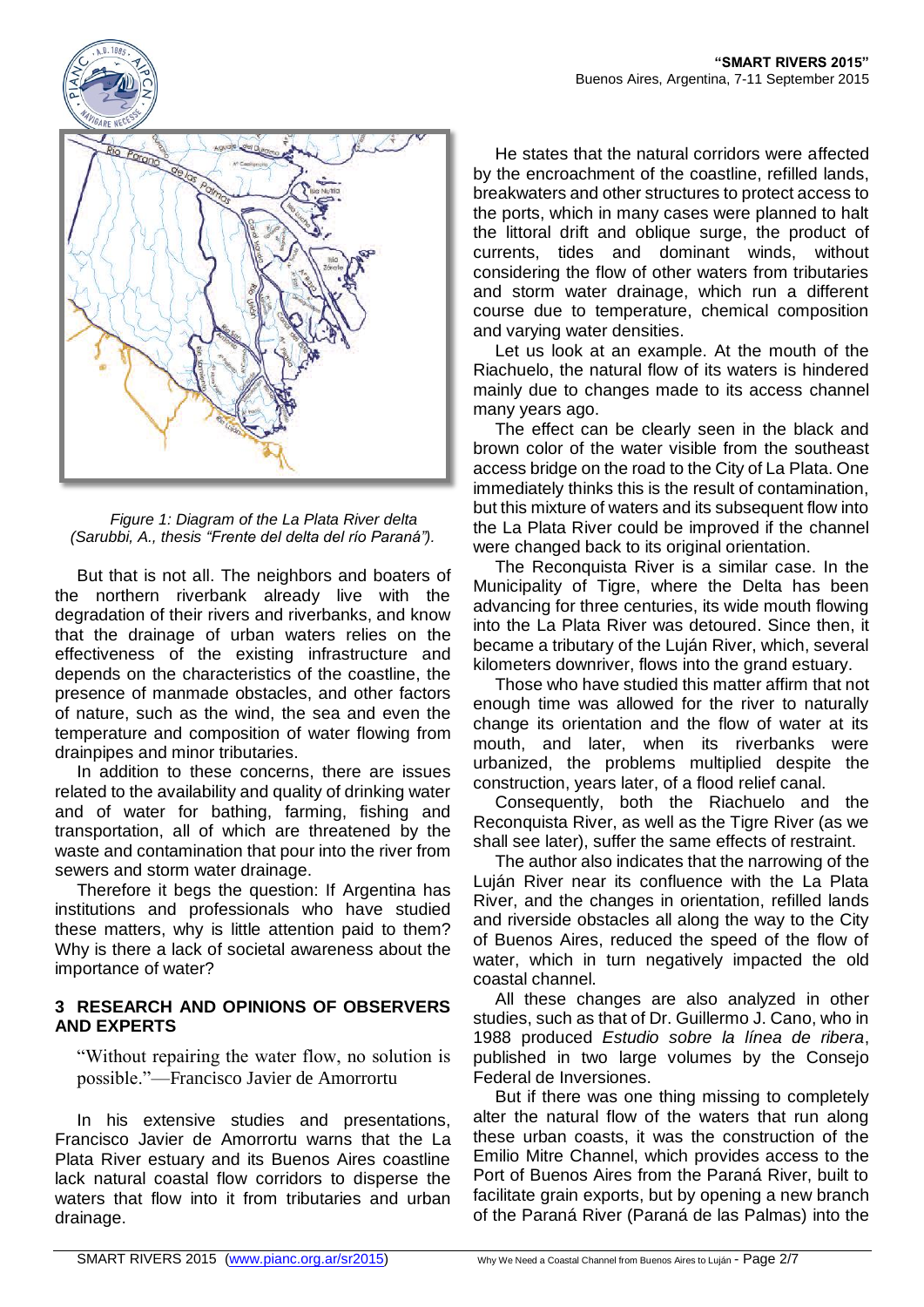

La Plata River, decreasing the water supply for the coastal zones and limiting other hydrometeorologic contributions.

The consequences of all of these changes also affected the so-called "hidrotermias", which Cano defines as: "the flow of coastal waters from tributaries and urban drainage that, because of their temperatures and characteristics, flow away from the coast and mix with the other waters of the estuary" (a trait that the Riachuelo lost 220 years ago, according to Cano).



*Figure 2: Satellite image depicting "hidrotermia" phenomena in La Plata River. (F.J.Amorrortu)*

Figure 2 shows the advance, against the current, of a column of apparently contaminated water from a San Isidro storm drainage, with a wake running counter to the flow of the river that eventually disperses laterally (natural negative exterior convection).

According to Cano, this "natural exterior convection" pushes the waters entering the river towards its center, where, mixing with cooler waters, it changes course by as much as 180˚.

In this way, the "hidrotermias" serve an important function along the nearly 16 km of urban coastline, helping to naturally disperse the waters originating from the city while their temperatures differ from that of the waters flowing through the natural bodies of water and channels.

However, the aforementioned lateral dispersion is very slow due to the lack of water depth and speed, and this situation is aggravated by the accumulation of sediment and banks along the sides of the Emilio Mitre Channel.

As previously mentioned, until the late  $18<sup>th</sup>$ century, the Riachuelo was another typical example of waters flowing into the estuary in a counter-current direction. History tells us that this river used to flow parallel to the coast (Paseo Colón) and then turn

toward the river and the ocean. This is how the water used to flow into the river.

Alejo Sarubbi's thesis ("The Paraná River delta is growing constantly."), examines the encroachment of the Paraná River delta in order to comprehend its dynamics in terms of its causes (sediment transported by the Paraná River) as well as its consequences.

Perhaps the most relevant piece of information is that the Bermejo River is the source of 70 percent of the solid sediment deposited in the La Plata River.



*Figure 3: Historical advance of the delta (Sarubbi, A., thesis "Frente delta Río Paraná").*

Figure 3 illustrates the expansion of the delta since the  $18<sup>th</sup>$  century. Its greatest advance is along the coasts of Buenos Aires, leaving Tigre surrounded by islands by the end of the 19<sup>th</sup> century.

One can also appreciate the sharp decrease in the sedimentation that took place during the decade of the '70s, which reveals the impact of the large dams constructed by Brazil along the entire hydrologic system (see Figure 4).

These dams retain the sediments and increase the water depth for navigation and the generation of electricity in some cases (Argentina only had the Yacyretá dam at the time).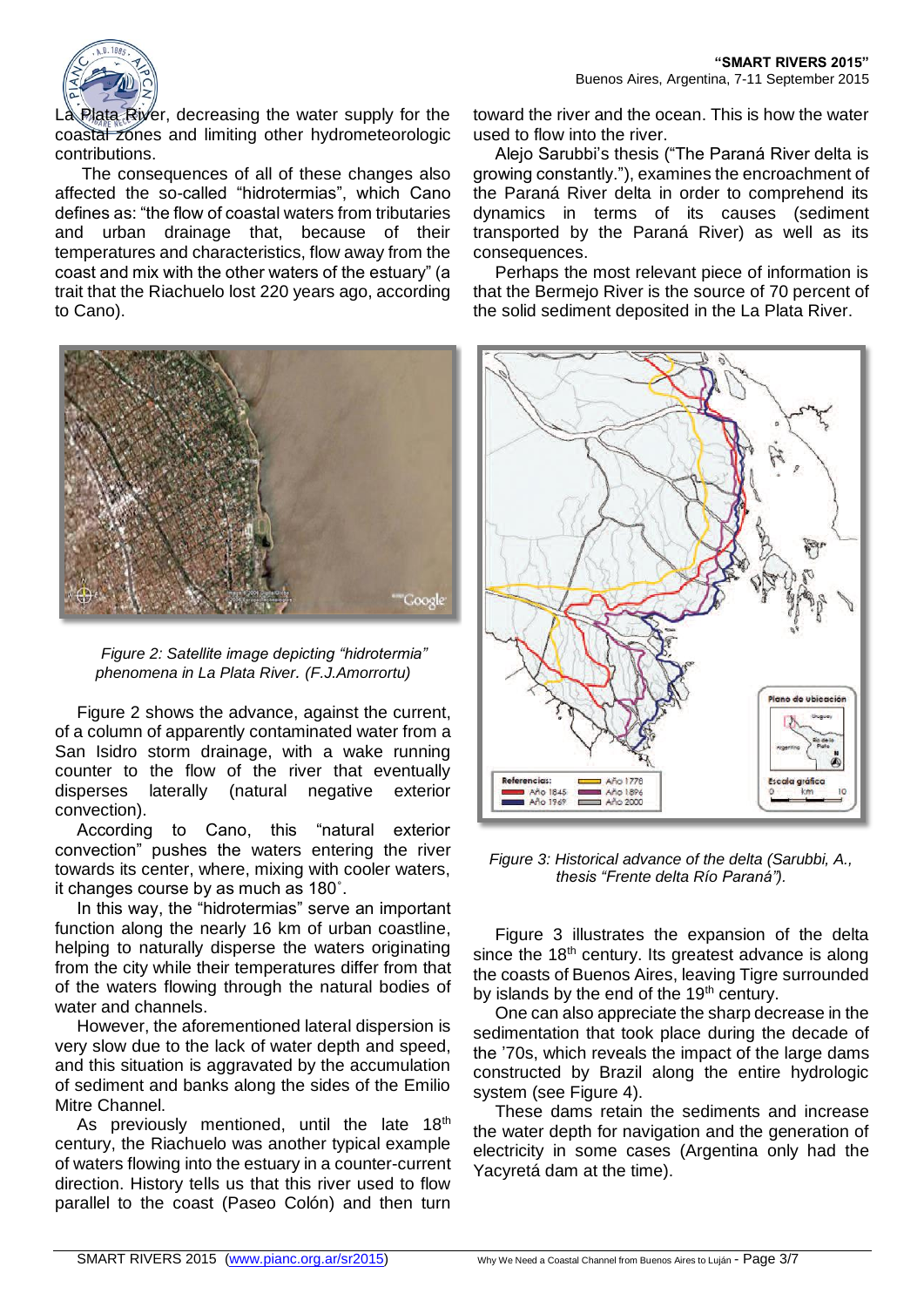

*Figure 4: Dams constructed by Brazil*

Unfortunately, all indications are that in a century the City of Buenos Aires will have islands off its coast (see Figure 5), with adverse consequences for the environment, water supply and shipping; in other words, for its inhabitants, as we shall see below.



*Figure 5: Projected advance of the delta (Sarubbi, A., thesis "Frente del delta del río Paraná").*

Some of the undesirable effects noted by researches include: the Emilio Mitre Channel, being boxed in by islands, will have to adopt a new dredging strategy; the ports and yacht clubs of the districts of San Isidro and Vicente López will lose their natural access to open water and will only be able to receive small crafts; the General San Martín plant may face water intake issues due to its proximity to the delta; and measures should be anticipated to update the land register for the extreme southern area of the delta in order to avoid conflicts as to the ownership of these newly created lands among private individuals as well as municipalities and government entities.

As is likely the case for the reader, who has been patiently attempting to retain the names and places of our fluvial geography, it is opportune at this point to pose a series of questions that I will attempt to answer.

What would have happened if the hydraulic work projects planned for the Bermejo River more than 50 years ago to halt the transport of 70 percent of the sedimentation deposited in the La Plata River had been realized?

Undoubtedly, the advance of the delta would have been slowed, as demonstrated by the data gathered following the construction of the dams in Brazil. This is to say that, although it is late, there is still time to turn around a problem that will result impossible to resolve in the future. Not to do so is to mortgage the future because, as previously stated, the consequences of allowing the Delta to continue to encroach are severe.

What would have happened if there had been awareness as to the harm we are causing to the environment by dumping contaminants and urban waste in the water, and constructing obstacles and structures that affect water quality and interfere with the natural flow of coastal waters?

We would be much better off than today. I will attempt to address some of these issues below.

## **3.1** *The Neglect of the Bermejo River*

The utilization of the Bermejo River is something Argentines have long dreamed of. For one, by providing the competitive advantage of fluvial transportation to the Paraná-Paraguay waterway, it would allow for the development of a vast cereal- and meat-production area comprised by several provinces, including Jujuy, Salta, Tucumán, Santiago del Estero, Catamarca and La Rioja, and of course the western Chaco and Formosa, with excellent conditions to compete with the Pampa region.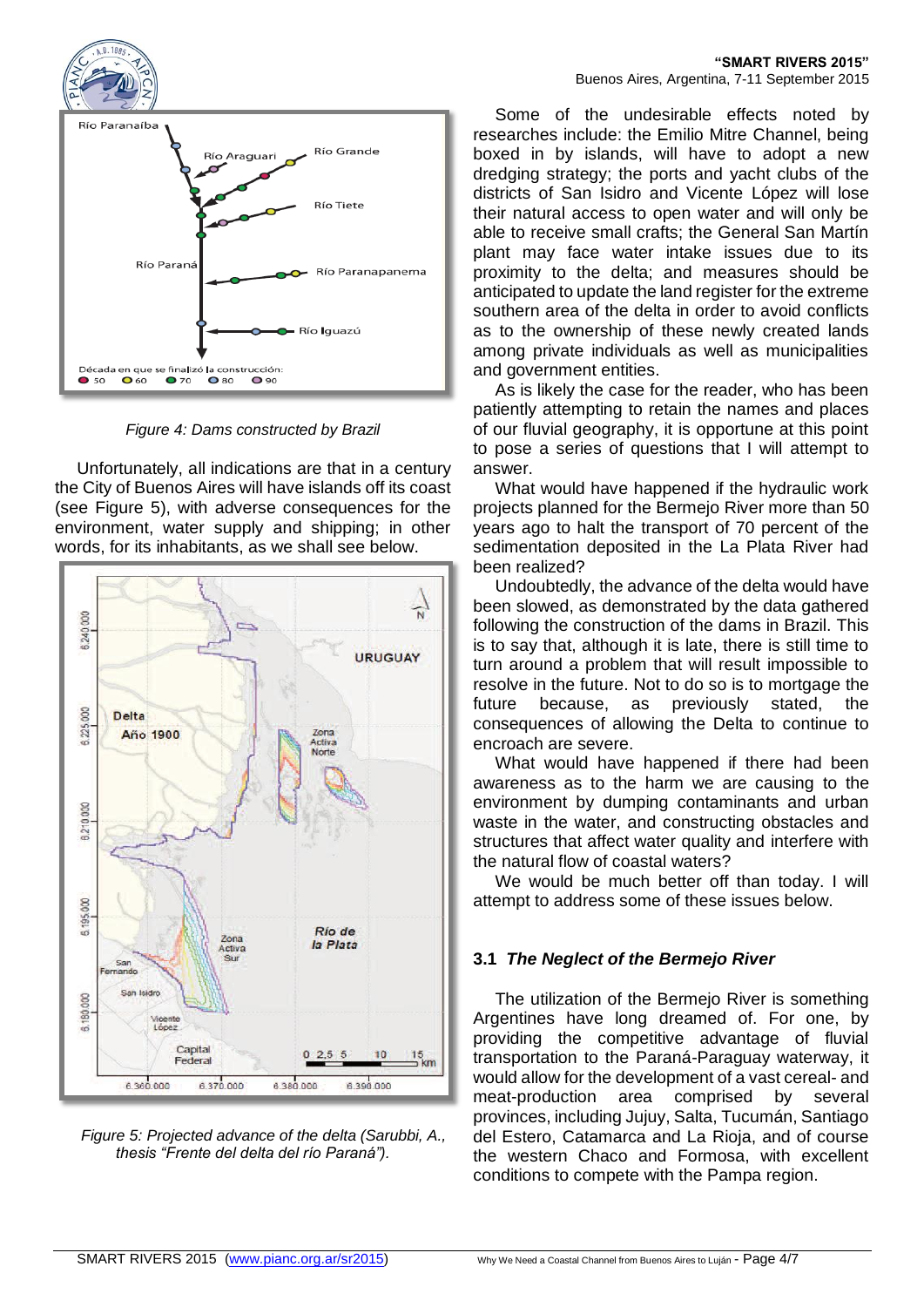

Calculations made more than 30 years ago by Nicolás Boscovich, Ph.D in Economics from the University of Buenos Aires, and published in the Naval Department Bulletin No. 763, maintain that the channelization of the Bermejo River and other works would not only make possible the transportation of as much as two million tons of product to the Paraná River, but also control the flooding that devastates the region on a yearly basis and, additionally, end the drift of sediment that represents 80 percent of the sedimentation that flows down to the La Plata River.

To these benefits we should add the provision of drinking water and water for agricultural and industrial uses, and even the establishment of a port on the border with Bolivia.

Jorge Elías updated these calculations in an article recently published on the website "Nuestro Mar", and added that the channelization of approximately 1,000 km of the Bermejo River, together with the construction of at least six embanking docks, would make it possible to store 9.5 billion  $m<sup>3</sup>$  of water and provide 3.089 billion kWh/year of energy, which would contribute to the region's industrial growth as well as reduce freight costs, since river transportation is much more economical than either rail or truck.

But without a doubt the most comprehensive study was undertaken by José Daniel Brea and Pablo Spalletti, who analyzed the generation and transportation of sedimentation in the binational Bermejo River watershed.

They affirm that, on average, the Bermejo River contributes more than 100 million tons of sediment annually to the river system encompassing the Paraguay, Paraná and La Plata rivers, making it one of the major sources of sedimentation that flows into the La Plata River.

Work projects planned for the riverbed have the objective of controlling the process of riverbed erosion and thus avoiding the transportation of sediment loads via suspension that has fueled the encroachment of the delta and necessitated the constant dredging of the La Plata River's navigational channels.

Although these projects would not end the need to maintain the channels, they would lead to the realization of a few of the initial estimates.

For example, the authors indicate that the construction of one of the dams on the high watershed (Las Pavas and Arrazayal on the Bermejo River, and Cambarí on the Tarija River) would cut down the suspended load by 15 million tons annually, which is a relatively small amount but a good start in slowing the delta's advance on the La Plata River.

**"SMART RIVERS 2015"** Buenos Aires, Argentina, 7-11 September 2015



Figure 6: Bermejo River watershed.

## **4 CONTAMINATION AND FLOODING**

Contamination is a cultural problem that has not changed in many decades. The Riachuelo is an example of this. Today, the La Plata River estuary is beginning to suffer the same contamination as the Riachuelo. Without the rapid natural dispersion of water, due to the loss of natural coastal water flow corridors, and the high volume of non-biodegradable solid elements from storm drainages, the situation will tend to worsen.

Obviously, all of this has human and economic costs, but I will primarily discuss the physical and mental health consequences for the population, without going into too many details, which I will leave up to the reader.

The contamination of bodies of water and coastal areas generates a wide variety of diseases and risks for the population, obligating authorities to relocate communities to new areas that are suitable for the construction of housing. News reports on the matter are all one needs to understand the magnitude of the problem.

Floods affect the areas closest to the tributaries and the natural watercourses of the urban hydrological system, which generally manifests the consequences of excessive delays in infrastructure projects designed to avoid flooding caused by rainfall and increases in the river's water level. The lack of recreational spaces adjoining the river limits the possibilities for relaxation and socialization for large sectors of society, particularly those who lack the economic means to travel to other coastal areas with beaches and green spaces.

All these factors, which affect human social dynamics and behavior, have solutions and I will mention some examples below.

The enclosing of the Maldonado Stream with large pipes and the concentration of its estuary waters before they flow into the La Plata River proved its efficacy in short order, but it also had a positive environmental impact, since it made it possible to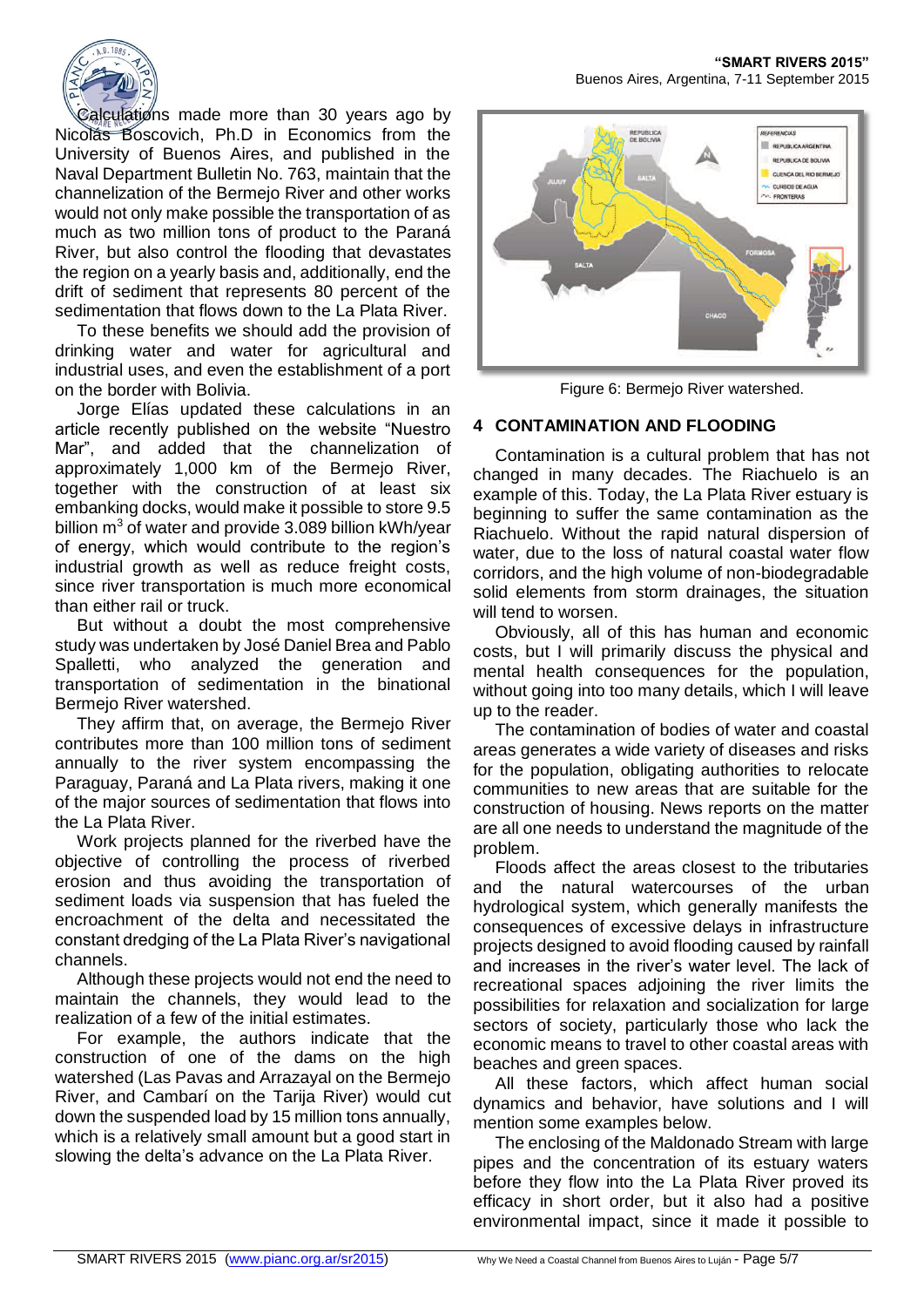

retain a good part of the solid residues that were previously carried directly into the river.

The partial work done on the Reconquista River has also proved effective, despite not having been completed. The rectification of the channel basins, the partial construction of ditches, and the removal of human settlements and outlets for contaminated water along the riverside are beginning to show results, even if just in the reduction of the odors that emanated from the bodies of water.

The continuation of this work is very important and I think it opportune here to share a recollection of mine from several years ago, when, in response to the construction projects Brazil had initiated to build dams and dikes along the tributaries of the Paraná River, some Argentine politicians worried that these constructions and the cities that began to emerge around them, would poison the waters downriver.

At that time, I had the opportunity to navigate along one of the most important tributaries of the Paraná: the Tieté River. Despite the high level of contamination in its waters in the vicinity of the City of São Paulo, some 200 km away one could begin to see the benefits of the containment, navigation, hydroelectric and tourism projects, which put an end to the contamination and demonstrated the importance of preserving water quality.

In contrast, when a society is ignorant of its rivers and distances itself from them, that is when biosystems suffer harm and economic interests take precedence in the face of indifference from governments and the people they represent.

Government leaders ought to listen to the voices of hydrology, water treatment and environmental specialists. There is a vast array of mechanisms to keep dirty waters from reaching the river with its load of solid contaminants. The Maldonado Stream and the Reconquista River are two examples of great advances in this respect, but there are also others, like the projects that can be undertaken for the Medrano, the Malaver and dozens of other storm water drainages, that with reservoirs and intermediate solid waste traps can improve, even if only partially, the quality of the waters that flow into the estuary.

## **5 URBAN HYDROLOGY**

The city grows and everyone forgets that nature reacts and defends itself against the barbarism of man; in other words, "the river takes vengeance." This is the case of the Luján-Reconquista watershed, modified by countless real estate developments, the success of which only time will tell. Let us turn to some numbers provided by respected researchers: the surface area of the Reconquista watershed is 167,000 hectares and shaped like a rectangle with its longer sides stretching from the southwest to the

northeast. It is home to more than 2,500,000 people. The Luján watershed, into which the Reconquista River and its flood relief canal flow, has a surface area of 250,000 hectares.

The entire watershed includes 134 watercourses that total 606 km in length. Both areas have a generally flat and uniform topography, though at its source it sits at an altitude of approximately 30 meters above sea level on average, descending to an average of 2 meters above sea level in the area of Nordelta.

Why is it important to know this? Because, as Amorrortu documents, in the *sudestada* storm of June 5 and 6, 1805, the estuary's water level climbed 5.24 meters, and in 1936, the Reconquista River's water level increased by 7 meters; it is clear, then, that any construction built below these levels (for Nordelta it would be 3.6 meters above sea level) would have been flooded.

Again, only a major, continual and sustained planning effort led by the state, accompanied by private interests, can turn the situation around and resolve these problems, which are rooted in the past. We should learn from them so as not to commit the same mistakes, and we should be aware of the future costs in order to foresee what we will be unable to set right later on.

## **6 A PROPOSAL TO REHABILITATE THE COASTAL CHANNEL**

The dredging of the old coastal channel would make it possible to refill parts of the coast with noncontaminated sand and sediments for the following purposes.



*Figure 8: Coastal channel.*